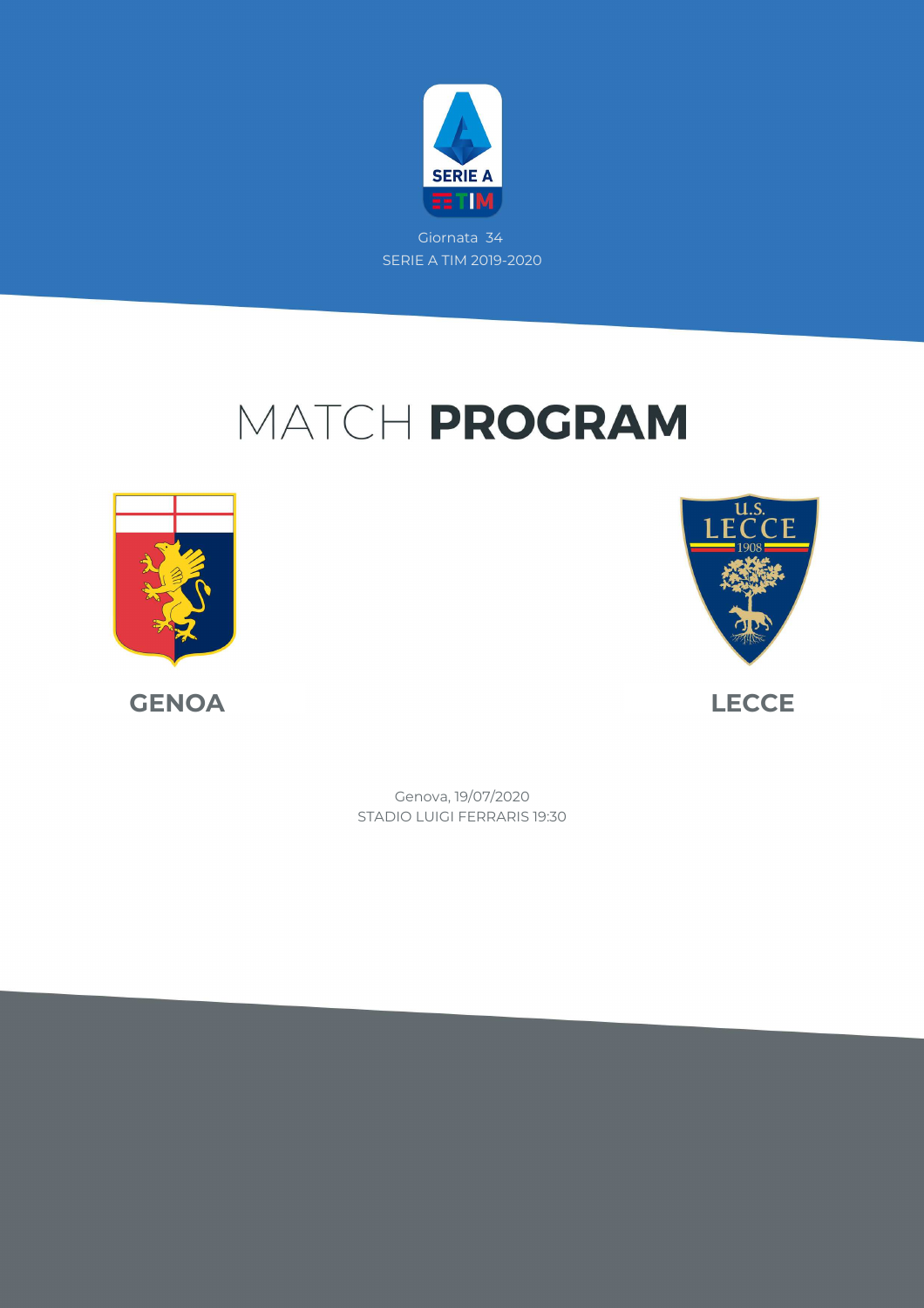



#### **GENOA LECCE vs** Genova, 19/07/2020

STADIO LUIGI FERRARIS 19:30



### **RISULTATI STAGIONALI**

| <b>TOTALI</b>         | <b>PTI</b> | <b>GIOC</b> | <b>VINTE</b> | <b>NULLE</b> | <b>PERSE</b> | GF | GS        | <b>DIFF.RETI</b>            |
|-----------------------|------------|-------------|--------------|--------------|--------------|----|-----------|-----------------------------|
| <b>GENOA</b>          | 30         | 33          | 7            | 9            | 17           | 40 | 63        | $-23$                       |
| <b>LECCE</b>          | 29         | 33          | V.           | 8            | 18           | 41 | 74        | $-33$                       |
| <b>CASA/TRASFERTA</b> | <b>PTI</b> | <b>GIOC</b> | <b>VINTE</b> | <b>NULLE</b> | <b>PERSE</b> | GF | <b>GS</b> | <b>MEDIA</b><br><b>GOAL</b> |
| <b>GENOA</b>          | 16         | 16          | 5            |              | 10           | 19 | 27        | 1.2                         |
| <b>LECCE</b>          | 15         | 16          | 4            | 3            | 9            | 17 | 38        | 1.1                         |

### **ULTIMI PRECEDENTI**

| 2019-2015^G    | <b>LECCE</b>                                                                                                                                       | <b>GENOA</b>                                                         |         |
|----------------|----------------------------------------------------------------------------------------------------------------------------------------------------|----------------------------------------------------------------------|---------|
| 08/12/2019     | 15'(2°T) F. FALCO, 25'(2°T) A. TABANELLI                                                                                                           | 31'(1 <sup>°</sup> T) G. PANDEV, 50'(1 <sup>°</sup> T) D. CRISCITO   | $2 - 2$ |
| 2011-12 26 \ G | <b>LECCE</b>                                                                                                                                       | <b>GENOA</b>                                                         |         |
| 04/03/2012     | 16'(2°T) L. MURIEL, 36'(2°T) D. BRIVIO                                                                                                             | 21'(1 <sup>°</sup> T) G. SCULLI, 40'(2 <sup>°</sup> T) G. SCULLI     | $2 - 2$ |
| 2011-12 7 \ G  | <b>GENOA</b>                                                                                                                                       | <b>LECCE</b>                                                         |         |
| 16/10/2011     |                                                                                                                                                    |                                                                      | $O-O$   |
| 2010-1134 G    | <b>GENOA</b>                                                                                                                                       | <b>LECCE</b>                                                         |         |
| 23/04/2011     | 10'(1 <sup>°</sup> T) A. FLORO FLORES, 42'(1 <sup>°</sup> T) R. PALACIO, 9'(2 <sup>°</sup> T) R.<br>PALACIO. 17'(2 <sup>°</sup> T) A. FLORO FLORES | 3'(1°T) D. DI MICHELE, 30'(1°T) D. DI MICHELE                        | $4 - 2$ |
| 2010-1115^C    | <b>LECCE</b>                                                                                                                                       | <b>GENOA</b>                                                         |         |
| 05/12/2010     | 47'(1 <sup>°</sup> T) E. OFERE                                                                                                                     | 10'(2°T) L. TONI, 31'(2°T) A. RANOCCHIA, 49'(2°T) M.<br><b>ROSSI</b> | $1 - 3$ |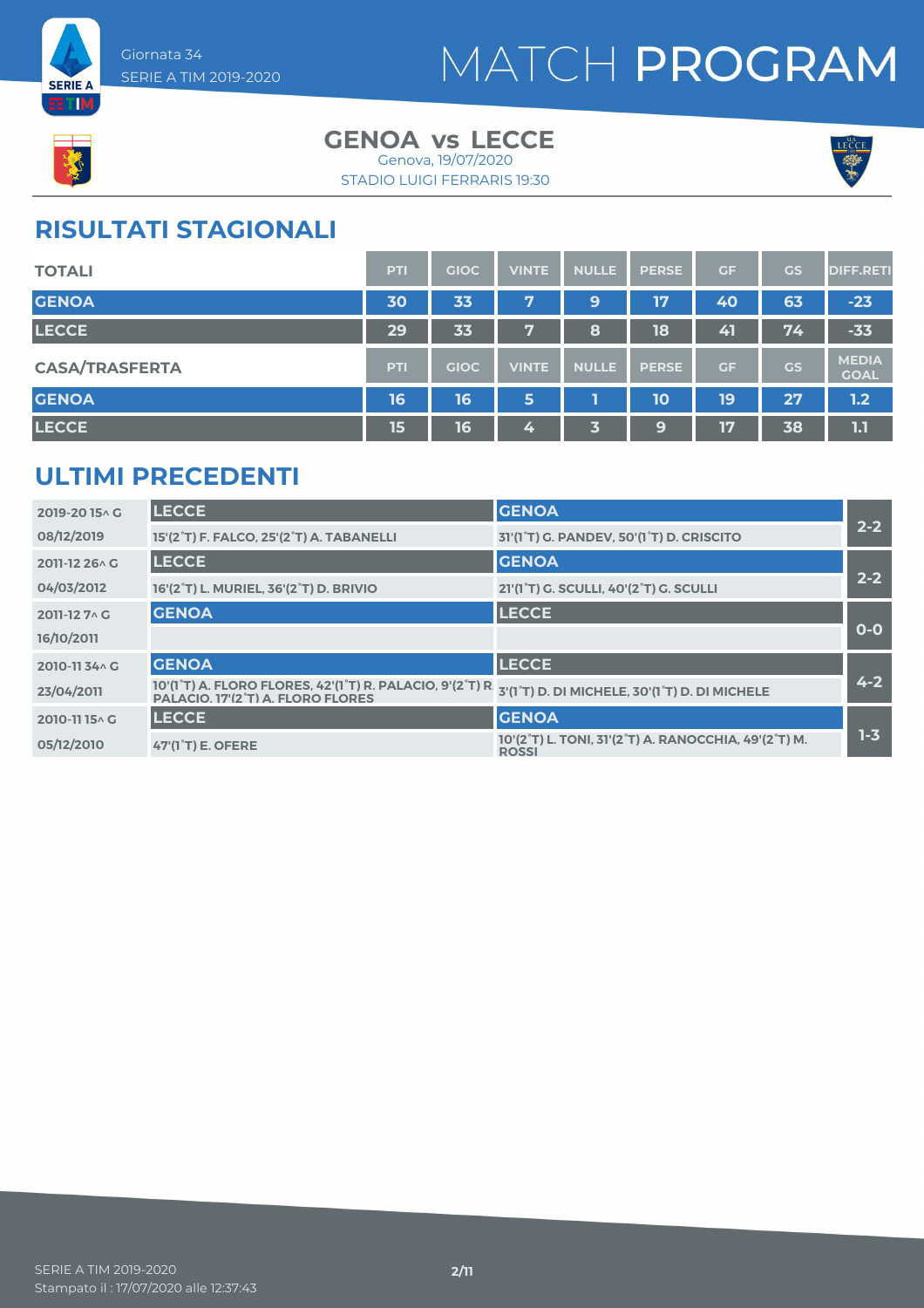



#### **GENOA LECCE vs** Genova, 19/07/2020

STADIO LUIGI FERRARIS 19:30

### **ROSA DELLE SQUADRE**

| <b>GENOA</b>                        | <b>PRES. A</b>       | <b>GOL A</b>   | <b>GOL 2019-20</b>      | <b>PRES. 2019-20</b> | MIN. 2019-20 |
|-------------------------------------|----------------------|----------------|-------------------------|----------------------|--------------|
| <b>PORTIERI</b>                     |                      |                |                         |                      |              |
| 1 MATTIA PERIN                      | 202                  | 283            | 28                      | 16                   | 1550         |
| <b>13 SALVADOR ICHAZO</b>           | 7                    | 7              | $\mathbf 0$             | $\mathbf{O}$         | $\mathbf 0$  |
| <b>FEDERICO MARCHETTI</b><br>22.    | 233                  | 287            | $\mathbf 0$             | O                    | $\mathbf 0$  |
| <b>25 ROK VODISEK</b>               | $\mathbf 0$          | $\mathbf 0$    | $\mathbf 0$             | $\mathbf 0$          | $\mathbf 0$  |
| <b>66 NICOLO' RADAELLI</b>          | $\mathbf o$          | O              | O                       | O                    | 0            |
| <b>DIFENSORI</b>                    |                      |                |                         |                      |              |
| 2 CRISTIAN ZAPATA                   | 295                  | $\mathbf{9}$   | I.                      | 16                   | 1553         |
| <b>3 ANTONIO BARRECA</b>            | 52                   | $\mathbf 0$    | $\mathbf 0$             | 15                   | 1000         |
| <b>4 DOMENICO CRISCITO</b>          | 180                  | 14             | 7                       | 21                   | 1827         |
| 5 EDOARDO GOLDANIGA                 | 95                   | $\overline{7}$ | $\mathbf{1}$            | 8                    | 599          |
| <b>14 DAVIDE BIRASCHI</b>           | 86                   | $\mathbf 0$    | 0                       | 22                   | 1969         |
| <b>CRISTIAN ROMERO</b><br>17        | 52                   | $\overline{2}$ | $\mathbf 0$             | 25                   | 2335         |
| <b>PETER ANKERSEN</b><br>32         | 15                   | $\mathbf 0$    | $\mathbf 0$             | 15                   | 905          |
| 55 ANDREA MASIELLO                  | 246                  | 12             | $\mathbf 0$             | 18                   | 1622         |
| <b>72 VASCO DA CUNHA</b>            | $\mathbf 0$          | $\mathbf 0$    | $\mathbf 0$             | $\mathbf o$          | 0            |
| 92 ADAMA SOUMAORO                   | 8                    | L              | $\mathbf{1}$            | 8                    | 681          |
| <b>CENTROCAMPISTI</b>               |                      |                |                         |                      |              |
| <b>8 LUKAS LERAGER</b>              | 31                   | L.             | $\mathbf 0$             | 17                   | 1114         |
| <b>15 FILIP JAGIELLO</b>            | 6                    | $\mathbf 0$    | $\mathbf 0$             | 6                    | 223          |
| <b>16 SEBASTIAN ERIKSSON</b>        | 29                   | $\mathbf 0$    | O                       | $\mathbf 0$          | $\mathbf 0$  |
| <b>PAOLO GHIGLIONE</b><br>18        | 33                   | $\mathbf{I}$   | $\mathbf 0$             | 24                   | 1813         |
| <b>LASSE SCHONE</b><br>20           | 28                   | $\overline{2}$ | $\overline{\mathbf{2}}$ | 28                   | 2295         |
| 21 IVAN RADOVANOVIC                 | 280                  | 3              | $\mathbf 0$             | 19                   | 1415         |
| <b>STEFANO STURARO</b><br>27        | 113                  | 5              | ı                       | 15                   | 1319         |
| <b>FRANCESCO CASSATA</b><br>29      | 51                   | 5              | $\overline{2}$          | 22                   | 1489         |
| <b>MARKO PAJAC</b><br>33            | 25                   | $\overline{2}$ | $\mathbf 0$             | 11                   | 815          |
| <b>36 MATTIA ZENNARO</b>            | $\mathbf 0$          | $\mathbf 0$    | $\mathbf 0$             | $\mathbf 0$          | $\mathbf{O}$ |
| <b>NICOLO' ROVELLA</b><br>65        | L                    | $\mathbf 0$    | O                       | L.                   | 28           |
| <b>PATRIZIO MASINI</b><br>73        | $\mathbf 0$          | $\mathbf 0$    | $\mathbf 0$             | $\mathbf 0$          | $\mathbf{O}$ |
| <b>VALON BEHRAMI</b><br>85          | 220                  | 6              | $\mathbf 0$             | 14                   | 984          |
| <b>89 STEEVE MIKE EBOUA EBONGUE</b> | $\mathbf 0$          | $\mathbf 0$    | $\mathbf 0$             | $\mathbf{O}$         | $\mathbf 0$  |
| <b>ATTACCANTI</b>                   |                      |                |                         |                      |              |
| 9 TONI SANABRIA                     | 41                   | 6              | 3                       | 22                   | 1364         |
| 10 IAGO FALQUE                      | 163                  | 47             | $\overline{2}$          | 11                   | 503          |
| <b>19 GORAN PANDEV</b>              | 439                  | 94             | 9                       | 29                   | 1440         |
| 23 MATTIA DESTRO                    | 230                  | 70             | $\mathbf 0$             | 12                   | 371          |
| 24 FLAVIO JUNIOR BIANCHI            | $\mathbf 0$          | $\mathbf 0$    | 0                       | 0                    | $\mathbf 0$  |
| <b>30 ANDREA FAVILLI</b>            | 23                   | $\mathbf 0$    | $\mathbf 0$             | 16                   | 604          |
| <b>56 DENILHO CLEONISE</b>          | 4                    | $\mathbf 0$    | $\mathbf 0$             | 4                    | 56           |
| <b>61 LUCA MORO</b>                 | $\mathbf 0$          | $\mathbf 0$    | $\mathbf{O}$            | $\mathbf 0$          | $\mathbf{0}$ |
| 99 ANDREA PINAMONTI                 | 57                   | 10             | 5                       | 27                   | 2055         |
| <b>STAFF TECNICO</b>                |                      |                |                         |                      |              |
| <b>Allenatore</b>                   | <b>DAVIDE NICOLA</b> |                |                         |                      |              |
|                                     |                      |                |                         |                      |              |

**Diffidato**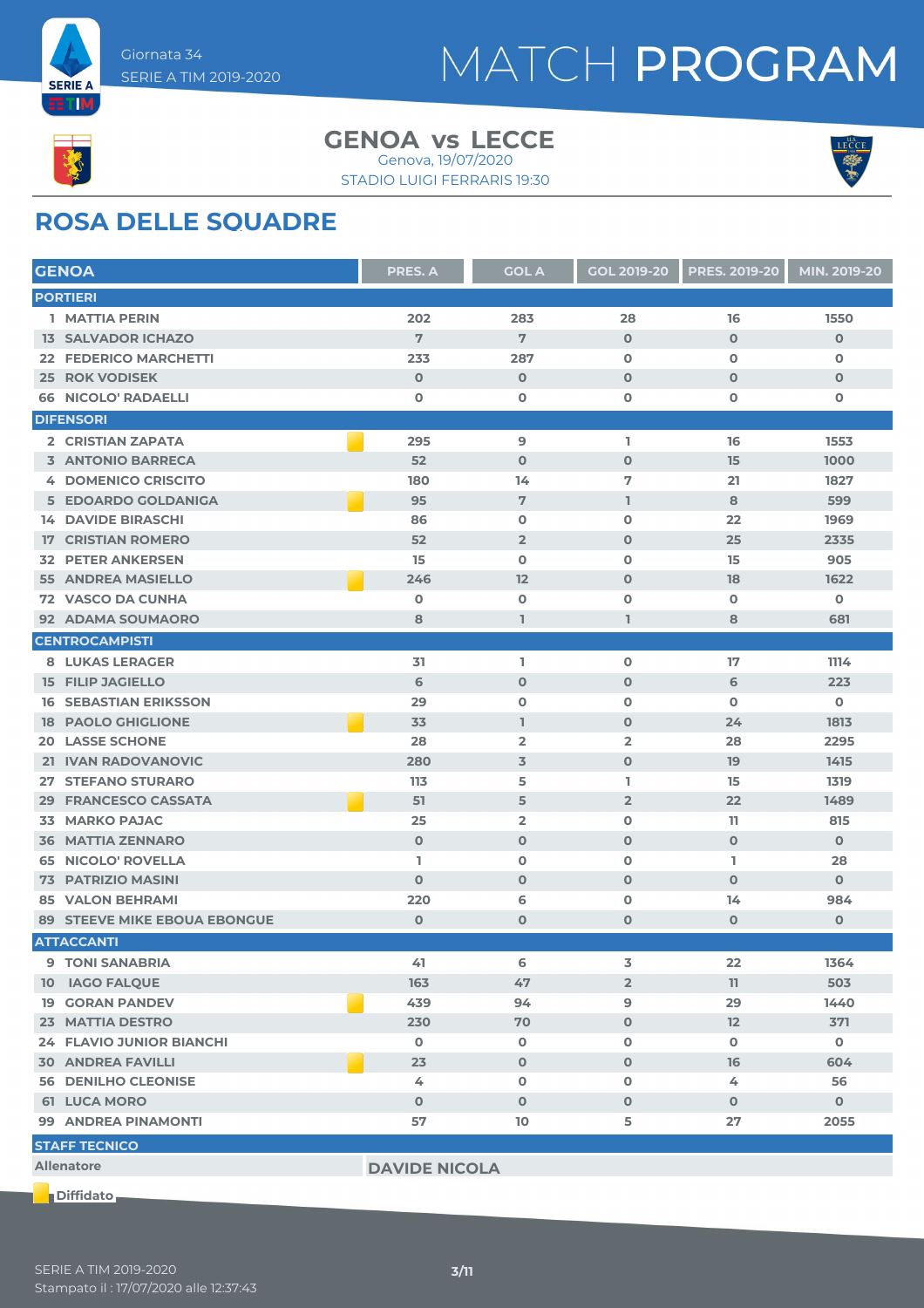



#### **GENOA LECCE vs**

STADIO LUIGI FERRARIS 19:30 Genova, 19/07/2020





| <b>LECCE</b>                    | <b>PRES. A</b>        | <b>GOL A</b>   | <b>GOL 2019-20</b> | <b>PRES. 2019-20</b> | MIN. 2019-20   |
|---------------------------------|-----------------------|----------------|--------------------|----------------------|----------------|
| <b>PORTIERI</b>                 |                       |                |                    |                      |                |
| 1 FILIPPO PETRARCA              | $\mathbf 0$           | $\mathbf 0$    | $\mathbf 0$        | $\mathbf 0$          | $\mathbf 0$    |
| 21 GABRIEL                      | 40                    | 85             | 65                 | 29                   | 2748           |
| <b>22 MAURO VIGORITO</b>        | 7                     | 11             | $\overline{9}$     | 5                    | 446            |
| <b>RAZVAN SAVA</b><br>40        | $\mathbf{O}$          | $\mathbf 0$    | $\mathbf 0$        | $\mathbf 0$          | $\mathbf 0$    |
| 97 GIANMARCO CHIRONI            | $\mathbf o$           | $\mathbf 0$    | $\mathbf 0$        | $\mathbf 0$          | 0              |
| <b>DIFENSORI</b>                |                       |                |                    |                      |                |
| 2 VITO MATTIA RADICCHIO         | $\mathbf 0$           | $\mathbf 0$    | $\mathbf 0$        | $\mathbf 0$          | $\mathbf 0$    |
| <b>3 BRAYAN VERA</b>            | 7                     | $\mathbf 0$    | $\mathbf 0$        | 7                    | 155            |
| <b>5 FABIO LUCIONI</b>          | 39                    | 3              | 3                  | 31                   | 2884           |
| <b>6 NEHUEN PAZ</b>             | 14                    | $\mathbf 0$    | $\mathbf 0$        | 12                   | 726            |
| 7 GIULIO DONATI                 | 29                    | I.             | L                  | 15                   | 1437           |
| <b>13 LUCA ROSSETTINI</b>       | 300                   | 8              | $\mathbf 0$        | 26                   | 2416           |
| <b>15 ILARIO MONTERISI</b>      | $\mathbf 0$           | $\mathbf 0$    | $\mathbf 0$        | $\mathbf 0$          | $\mathbf 0$    |
| <b>16 BIAGIO MECCARIELLO</b>    | 11                    | $\mathbf 0$    | $\mathbf 0$        | 11                   | 670            |
| 27 MARCO CALDERONI              | 26                    | 3              | 3                  | 25                   | 2161           |
| <b>29 ANDREA RISPOLI</b>        | 122                   | 6              | $\mathbf 0$        | 26                   | 1940           |
| <b>31 SILVIO COLELLA</b>        | $\mathbf 0$           | $\mathbf 0$    | $\mathbf 0$        | $\mathbf 0$          | $\mathbf 0$    |
| <b>38 MICHELE LARASPATA</b>     | $\Omega$              | $\mathbf 0$    | $\mathbf 0$        | $\mathbf 0$          | $\mathbf 0$    |
| <b>39 CRISTIAN DELL'ORCO</b>    | 42                    | L              | $\mathbf 0$        | 10                   | 775            |
| <b>CENTROCAMPISTI</b>           |                       |                |                    |                      |                |
| <b>4 JACOPO PETRICCIONE</b>     | 27                    | $\mathbf 0$    | $\mathbf 0$        | 27                   | 2063           |
| 8 MARCO MANCOSU                 | 41                    | 12             | 11                 | 28                   | 2213           |
| <b>11 YEVHEN SHAKHOV</b>        | 21                    | L.             | L                  | 21                   | 1006           |
| 14 ALESSANDRO DEIOLA            | 49                    | $\mathbf{I}$   | L                  | 11                   | 765            |
| <b>18 RICCARDO SAPONARA</b>     | 139                   | 19             | L.                 | 12                   | 829            |
| <b>20 AUGUSTAS DUBICKAS</b>     | $\mathbf 0$           | $\mathbf 0$    | $\mathbf 0$        | $\mathbf 0$          | $\mathbf 0$    |
| <b>34 SERGIO MASELLI</b>        | $\mathbf 0$           | $\mathbf 0$    | $\mathbf 0$        | $\mathbf 0$          | 0              |
| <b>35 SALVATORE RIMOLI</b>      | $\mathbf 0$           | $\mathbf 0$    | $\mathbf 0$        | $\mathbf 0$          | $\mathbf 0$    |
| <b>36 FRANCESCO PALUMBO</b>     | $\mathbf 0$           | $\mathbf 0$    | $\mathbf 0$        | $\mathbf 0$          | 0              |
| 37 ZAN MAJER                    | 23                    | $\mathbf{I}$   | $\mathbf{I}$       | 23                   | 1626           |
| <b>72 ANTONIN BARAK</b>         | 61                    | 8              | L                  | 19                   | 1208           |
| <b>77 PANAGIOTIS TACHTSIDIS</b> | 152                   | 7              | $\mathbf 0$        | 24                   | 1912           |
| <b>85 GIANNELLI IMBULA</b>      | 3                     | $\mathbf 0$    | $\mathbf 0$        | 3                    | 141            |
| <b>ATTACCANTI</b>               |                       |                |                    |                      |                |
| 9 GIANLUCA LAPADULA             | 83                    | 22             | 7                  | 20                   | 1513           |
| <b>10 FILIPPO FALCO</b>         | 34                    | $\overline{3}$ | 3                  | 25                   | 1816           |
| <b>17 DIEGO FARIAS</b>          | 137                   | 23             | $\overline{2}$     | 17                   | 807            |
| <b>25 GABRIELE GALLO</b>        | $\mathbf{O}$          | $\mathbf 0$    | $\mathbf{O}$       | $\mathbf{O}$         | $\overline{0}$ |
| <b>28 SAMUELE OLTREMARINI</b>   | 0                     | $\mathbf 0$    | 0                  | $\mathbf 0$          | 0              |
| <b>30 KHOUMA BABACAR</b>        | 165                   | 39             | 3                  | 24                   | 1488           |
| <b>STAFF TECNICO</b>            |                       |                |                    |                      |                |
| <b>Allenatore</b>               | <b>FABIO LIVERANI</b> |                |                    |                      |                |

**Diffidato**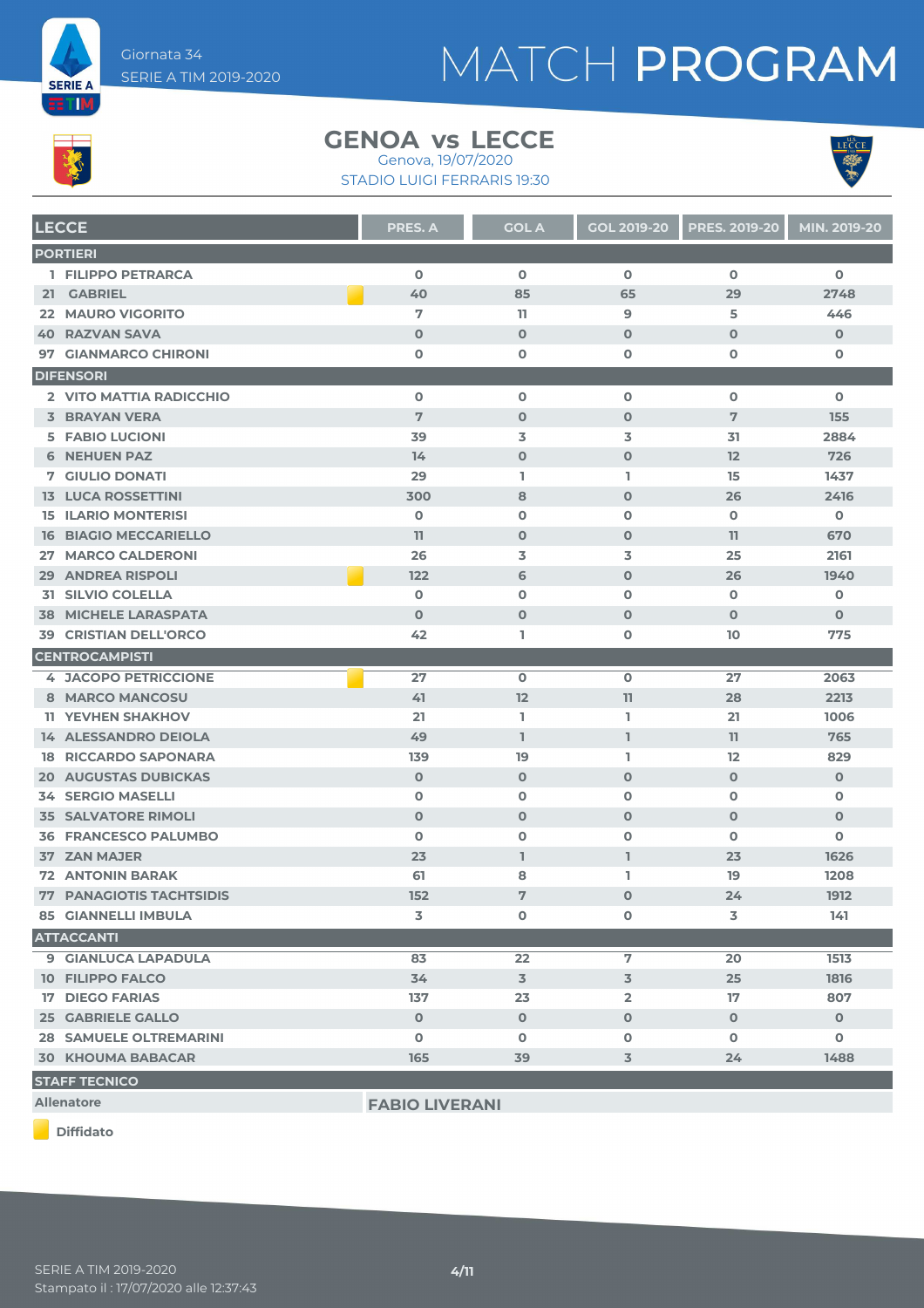

#### Giornata 34 SERIE A TIM 2019-2020

## MATCH PROGRAM

**GENOA**

#### **GENOA LECCE vs** Genova, 19/07/2020

STADIO LUIGI FERRARIS 19:30



### **RENDIMENTO RECENTE**

| ULIVUA                            |                                                                                                                 |                                                                     |         |
|-----------------------------------|-----------------------------------------------------------------------------------------------------------------|---------------------------------------------------------------------|---------|
| <b>33^ GIORNATA</b><br>16/07/2020 | <b>TORINO</b><br>32'(1 <sup>°</sup> T) BREMER, 31'(2 <sup>°</sup> T) S. LUKIC, 45'(2 <sup>°</sup> T) A. BELOTTI | <b>GENOA</b>                                                        | $3-0$   |
| <b>32^ GIORNATA</b><br>12/07/2020 | <b>GENOA</b><br>24'(1°T) G. PANDEV, 9'(2°T) L. SCHONE                                                           | <b>SPAL</b>                                                         | $2-0$   |
| <b>31^ GIORNATA</b>               | <b>GENOA</b>                                                                                                    | <b>NAPOLI</b>                                                       | $1-2$   |
| 08/07/2020<br><b>30^ GIORNATA</b> | 4'(2°T) E. GOLDANIGA<br><b>UDINESE</b>                                                                          | 46'(1°T) D. MERTENS, 21'(2°T) H. LOZANO<br><b>GENOA</b>             |         |
| 05/07/2020                        | 44'(1°T) S. FOFANA, 28'(2°T) K. LASAGNA                                                                         | 36'(2°T) G. PANDEV, 51'(2°T) A. PINAMONTI                           | $2 - 2$ |
| <b>29^ GIORNATA</b>               | <b>GENOA</b>                                                                                                    | <b>JUVENTUS</b><br>5'(2°T) P. DYBALA, 11'(2°T) C. RONALDO, 28'(2°T) | $1 - 3$ |
| 30/06/2020                        | 31'(2°T) A. PINAMONTI                                                                                           | <b>DOUGLAS COSTA</b>                                                |         |

#### **LECCE**

| <b>33^ GIORNATA</b> | <b>LECCE</b>                                                                                                             | <b>FIORENTINA</b>                                                                                            |         |
|---------------------|--------------------------------------------------------------------------------------------------------------------------|--------------------------------------------------------------------------------------------------------------|---------|
| 15/07/2020          | 43'(2°T) Y. SHAKHOV                                                                                                      | 6'(1 <sup>°</sup> T) F. CHIESA, 38'(1 <sup>°</sup> T) R. GHEZZAL, 40'(1 <sup>°</sup> T) P.<br><b>CUTRONE</b> | $1 - 3$ |
| <b>32^ GIORNATA</b> | <b>CAGLIARI</b>                                                                                                          | <b>LECCE</b>                                                                                                 |         |
| 12/07/2020          |                                                                                                                          |                                                                                                              | $O-O$   |
| <b>31^ GIORNATA</b> | <b>LECCE</b>                                                                                                             | LAZIO                                                                                                        |         |
| 07/07/2020          | 30'(1°T) K. BABACAR, 2'(2°T) F. LUCIONI                                                                                  | 5'(1 <sup>°</sup> T) F. CAICEDO                                                                              | $2 - 1$ |
| <b>30^ GIORNATA</b> | <b>SASSUOLO</b>                                                                                                          | <b>LECCE</b>                                                                                                 |         |
| 04/07/2020          | 5'(1°T) F. CAPUTO, 18'(2°T) D. BERARDI, 33'(2°T) J. BOGA, 27'(1°T) F. LUCIONI, 22'(2°T) M. MANCOSU<br>38'(2°T) M. MULDUR |                                                                                                              | $4 - 2$ |
| <b>29^ GIORNATA</b> | <b>LECCE</b>                                                                                                             | <b>SAMPDORIA</b>                                                                                             |         |
| 01/07/2020          | 5'(2°T) M. MANCOSU                                                                                                       | 40'(1°T) G. RAMIREZ, 30'(2°T) G. RAMIREZ                                                                     | $1-2$   |

| <b>CONFRONTO SQUADRE (Valori medi)</b> | <b>GENOA</b> | <b>LECCE</b> |
|----------------------------------------|--------------|--------------|
| <b>Goal Fatti</b>                      | 1.21         | 1.24         |
| <b>Goal Subiti</b>                     | 1.91         | 2.24         |
| Tiri totali                            | 8.48         | 9.24         |
| <b>Tiri in porta</b>                   | 4.88         | 4.85         |
| <b>Assist</b>                          | 0.64         | 0.7          |
| Azioni di attacco                      | 43.97        | 40           |
| Passaggi riusciti                      | 371.91       | 331.27       |
| Passaggi riusciti %                    | 81%          | 80%          |
| <b>Falli Fatti</b>                     | 15.58        | 12.7         |
| <b>Falli Subiti</b>                    | 13.88        | 13.18        |
| <b>Baricentro</b>                      | 49.37m       | 46.73m       |
| <b>Passaggi Chiave</b>                 | 2.48         | 2.39         |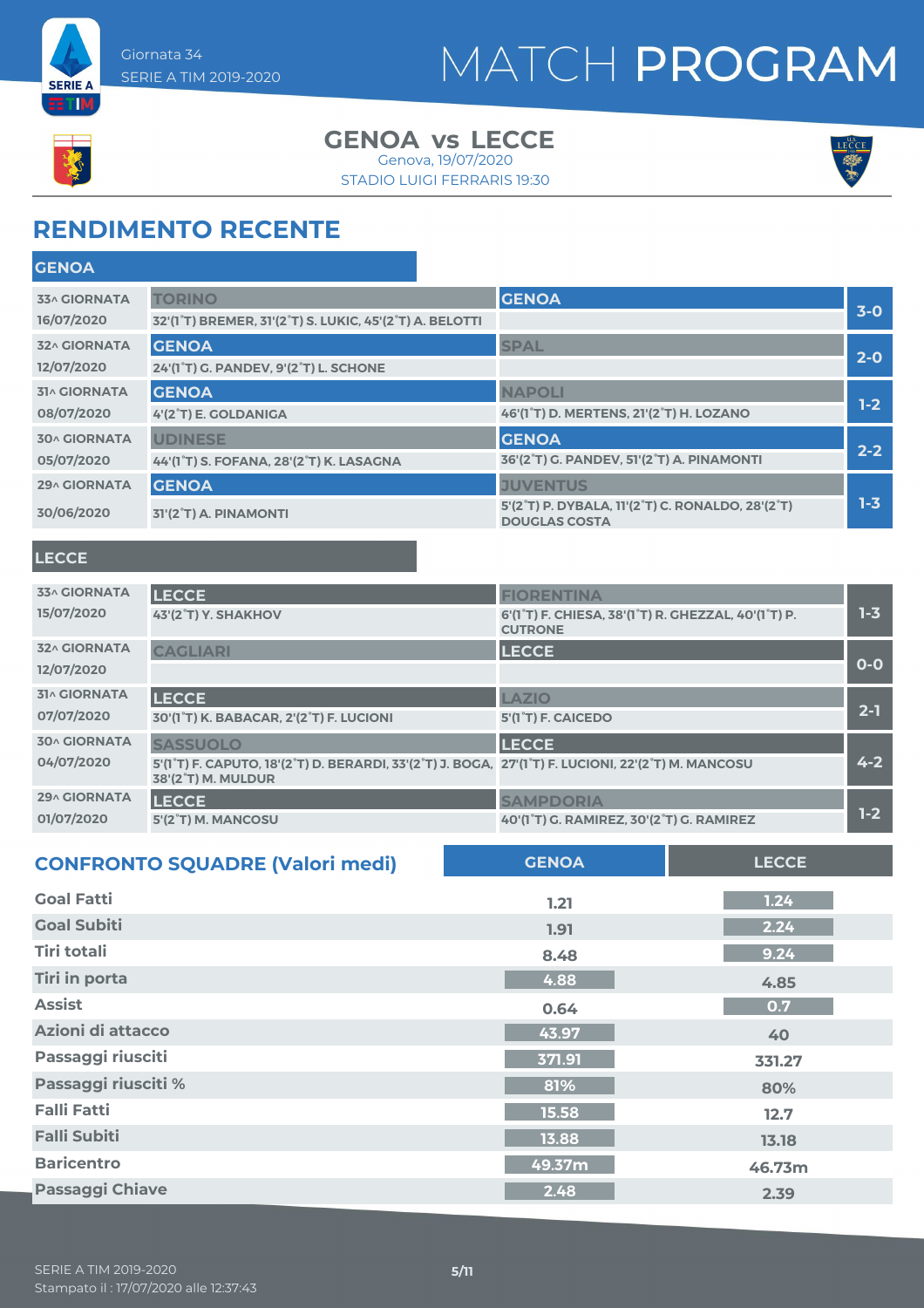**SERIE A** ETIM

# MATCH PROGRAM

#### **GENOA LECCE vs** Genova, 19/07/2020

STADIO LUIGI FERRARIS 19:30



### **RENDIMENTO ATLETICO \***

| <b>GENOA</b>          | Pres. (Min.) | Media (km) | Media<br>Sprint (Km) | <b>LECCE</b>            | Pres. (Min.) | Media (km) | Media<br><b>Sprint (Km)</b> |
|-----------------------|--------------|------------|----------------------|-------------------------|--------------|------------|-----------------------------|
| 27 S. STURARO         | 15 (1319')   | 11.185     | 0.924                | 72 A. BARAK             | 11(986)      | 11.626     | 0.922                       |
| 20 L. SCHONE          | 28 (2295')   | 10.299     | 0.573                | 14 A. DEIOLA            | 10 (760')    | 11.243     | 0.969                       |
| 14 D. BIRASCHI        | 22 (1969')   | 10.066     | 0.727                | 27 M. CALDERONI         | 25 (2161')   | 10.326     | 7.124                       |
| 55 A. MASIELLO        | 11(1045)     | 10.051     | 0.513                | 77 P. TACHTSIDIS        | 24 (1912')   | 10.282     | 0.725                       |
| 21 I. RADOVANOVIC     | 19 (1415')   | 10.011     | 0.674                | 7 G. DONATI             | 15 (1437')   | 10.277     | 0.875                       |
| 29 F. CASSATA         | 22 (1489')   | 9.905      | 0.788                | 8 M. MANCOSU            | 28 (2213')   | 10.143     | 0.728                       |
| 17 C. ROMERO          | 25(2335)     | 9.7        | 0.603                | <b>13</b> L. ROSSETTINI | 26(2416)     | 10.051     | 0.483                       |
| 4 D. CRISCITO         | 21 (1827')   | 9.584      | 0.572                | 29 A. RISPOLI           | 26 (1940')   | 10.027     | 1.035                       |
| 18 P. GHIGLIONE       | 24 (1813')   | 9.526      | 0.788                | 39 C. DELL'ORCO         | 10(775)      | 9.995      | 0.69                        |
| 33 M. PAJAC           | 11(815)      | 9.483      | 0.926                | <b>5</b> F. LUCIONI     | 31 (2884')   | 9.903      | 0.564                       |
| <b>5</b> E. GOLDANIGA | 8 (599')     | 9.261      | 0.57                 | 37 Z. MAJER             | 23 (1626')   | 9.821      | 0.894                       |
| 99 A. PINAMONTI       | 27 (2055')   | 9.239      | 0.775                | 4 J. PETRICCIONE        | 27 (2063')   | 9.765      | 0.602                       |
| 85 V. BEHRAMI         | 14 (984')    | 9.218      | 0.744                | <b>18</b> R. SAPONARA   | 8(651)       | 9.649      | 0.767                       |
| 2 C. ZAPATA           | 16 (1553')   | 9.213      | 0.53                 | 9 G. LAPADULA           | 20 (1513')   | 9.512      | 0.827                       |
| 8 L. LERAGER          | 17(1114)     | 9.138      | 0.855                | 6 N. PAZ                | 9(590)       | 9.166      | 0.542                       |
| 92 A. SOUMAORO        | 8(681)       | 9.099      | 0.53                 | 10 F. FALCO             | 25 (1816')   | 8.948      | 0.589                       |
| <b>3</b> A. BARRECA   | 15 (1000')   | 8.619      | 0.806                | 16 B. MECCARIELLO       | 11(670)      | 8.458      | 0.56                        |
| 32 P. ANKERSEN        | 15 (905')    | 8.465      | 0.772                | <b>11</b> Y. SHAKHOV    | 21 (1006')   | 7.853      | 0.647                       |
| 9 T. SANABRIA         | 22 (1364')   | 8.338      | 0.747                | 30 K. BABACAR           | 24 (1488')   | 7.7        | 0.671                       |
| 19 G. PANDEV          | 29 (1440')   | 7.944      | 0.599                | 85 G. IMBULA            | 3(141)       | 7.517      | 0.469                       |
| 10 IAGO FALQUE        | 7(395)       | 7.644      | 0.614                | 17 D. FARIAS            | 17 (807')    | 6.116      | 0.504                       |
| 15 F. JAGIELLO        | 6(223)       | 6.655      | 0.573                | 3 B. VERA               | 7(155)       | 5.178      | 0.358                       |
| 30 A. FAVILLI         | 16 (604')    | 6.305      | 0.544                |                         |              |            |                             |
| 23 M. DESTRO          | 7(168)       | 4.115      | 0.371                |                         |              |            |                             |
| <b>65 N. ROVELLA</b>  | 1(28)        | 3.81       | 0.258                |                         |              |            |                             |
| 56 D. CLEONISE        | 4(56)        | 2.011      | 0.264                |                         |              |            |                             |

**\* Le informazioni riportate sul Rendimento Atletico sono da intendersi riferite al periodo di permanenza nella squadra corrente.**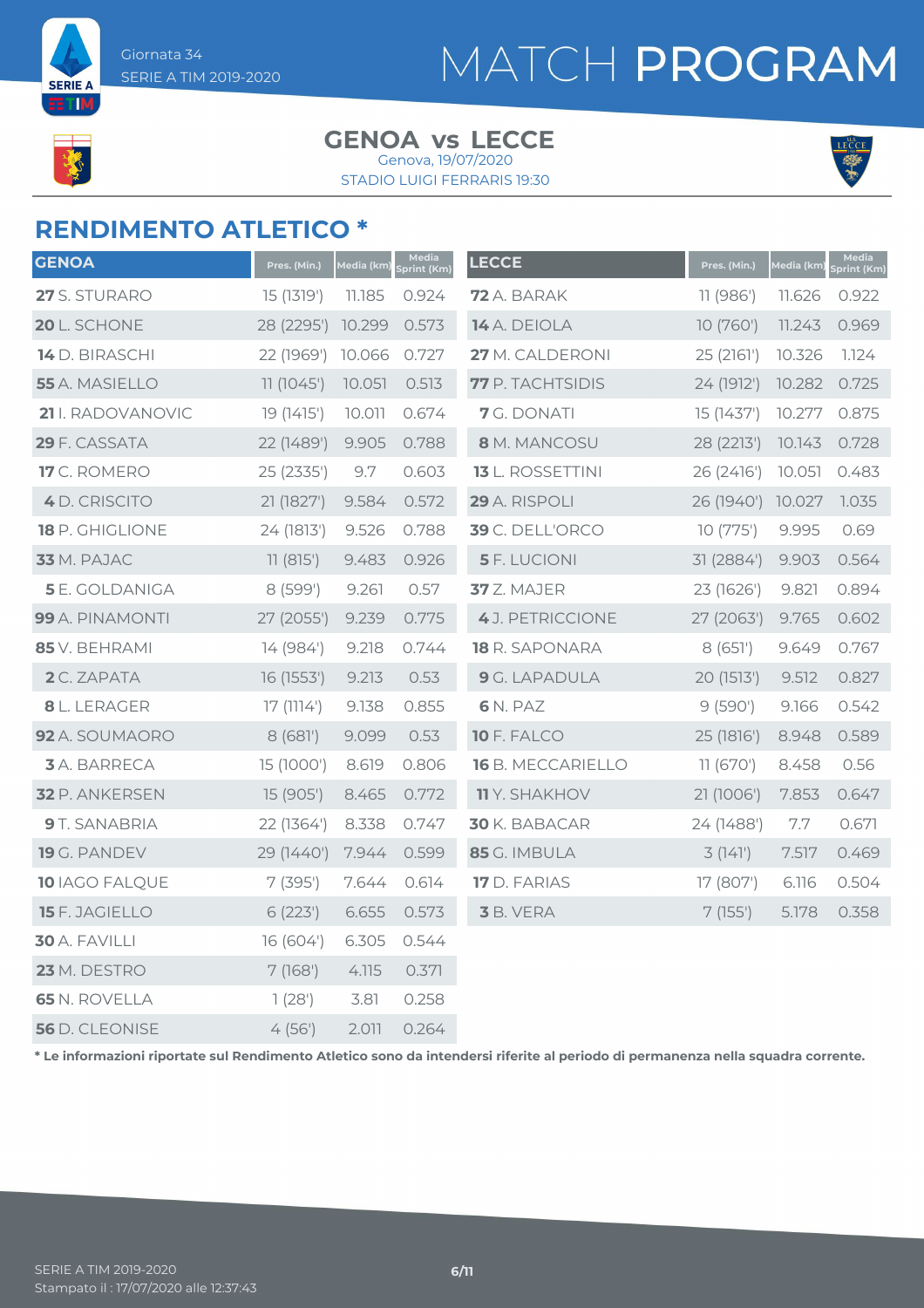

**SERIE A** ETIM

> **GENOA LECCE vs** STADIO LUIGI FERRARIS 19:30 Genova, 19/07/2020



### **GLI INCONTRI DELLA 34 ^ GIORNATA**

| <b>HELLAS VERONA</b> | <b>ATALANTA</b>  | 18/07/2020 17:15 |
|----------------------|------------------|------------------|
| <b>CAGLIARI</b>      | <b>SASSUOLO</b>  | 18/07/2020 19:30 |
| <b>MILAN</b>         | <b>BOLOGNA</b>   | 18/07/2020 21:45 |
| <b>PARMA</b>         | <b>SAMPDORIA</b> | 19/07/2020 17:15 |
| <b>BRESCIA</b>       | <b>SPAL</b>      | 19/07/2020 19:30 |
| <b>FIORENTINA</b>    | <b>TORINO</b>    | 19/07/2020 19:30 |
| <b>GENOA</b>         | <b>LECCE</b>     | 19/07/2020 19:30 |
| <b>NAPOLI</b>        | <b>UDINESE</b>   | 19/07/2020 19:30 |
| <b>ROMA</b>          | <b>INTER</b>     | 19/07/2020 21:45 |
| <b>JUVENTUS</b>      | <b>LAZIO</b>     | 20/07/2020 21:45 |

### **CLASSIFICA SERIE A**

|                      | PTI | <b>GIOC</b> | <b>VINTE</b>   | <b>NULLE</b>   | <b>PERSE</b> | <b>GF</b> | <b>GS</b> | <b>DIFF.RETI</b> |
|----------------------|-----|-------------|----------------|----------------|--------------|-----------|-----------|------------------|
| <b>JUVENTUS</b>      | 77  | 33          | 24             | 5              | 4            | 70        | 35        | $+35$            |
| <b>INTER</b>         | 71  | 33          | 21             | 8              | 4            | 72        | 34        | $+38$            |
| <b>ATALANTA</b>      | 70  | 33          | 21             | $\overline{7}$ | 5            | 93        | 43        | $+50$            |
| <b>LAZIO</b>         | 69  | 33          | 21             | 6              | 6            | 68        | 35        | $+33$            |
| <b>ROMA</b>          | 57  | 33          | 17             | $\mathbf 6$    | 10           | 61        | 44        | $+17$            |
| <b>NAPOLI</b>        | 53  | 33          | 15             | 8              | 10           | 53        | 44        | $+9$             |
| <b>MILAN</b>         | 53  | 33          | 15             | 8              | 10           | 48        | 42        | $+6$             |
| <b>SASSUOLO</b>      | 47  | 33          | 13             | 8              | 12           | 62        | 57        | $+5$             |
| <b>HELLAS VERONA</b> | 44  | 33          | 11             | 11             | 11           | 41        | 41        | $\mathbf 0$      |
| <b>BOLOGNA</b>       | 43  | 33          | 11             | 10             | 12           | 47        | 52        | $-5$             |
| <b>CAGLIARI</b>      | 41  | 33          | 10             | 11             | 12           | 48        | 49        | -1               |
| <b>PARMA</b>         | 40  | 33          | 11             | $\overline{7}$ | 15           | 45        | 47        | $-2$             |
| <b>FIORENTINA</b>    | 39  | 33          | 9              | 12             | 12           | 41        | 45        | $-4$             |
| <b>SAMPDORIA</b>     | 38  | 33          | 11             | 5              | 17           | 42        | 54        | $-12$            |
| <b>TORINO</b>        | 37  | 33          | 11             | 4              | 18           | 41        | 60        | $-19$            |
| <b>UDINESE</b>       | 36  | 33          | 9              | $9$            | 15           | 31        | 46        | $-15$            |
| <b>GENOA</b>         | 30  | 33          | $\overline{7}$ | $\mathbf{9}$   | 17           | 40        | 63        | $-23$            |
| <b>LECCE</b>         | 29  | 33          | $\overline{7}$ | 8              | 18           | 41        | 74        | $-33$            |
| <b>BRESCIA</b>       | 21  | 33          | 5              | 6              | 22           | 30        | 70        | $-40$            |
| <b>SPAL</b>          | 19  | 33          | 5              | 4              | 24           | 23        | 62        | $-39$            |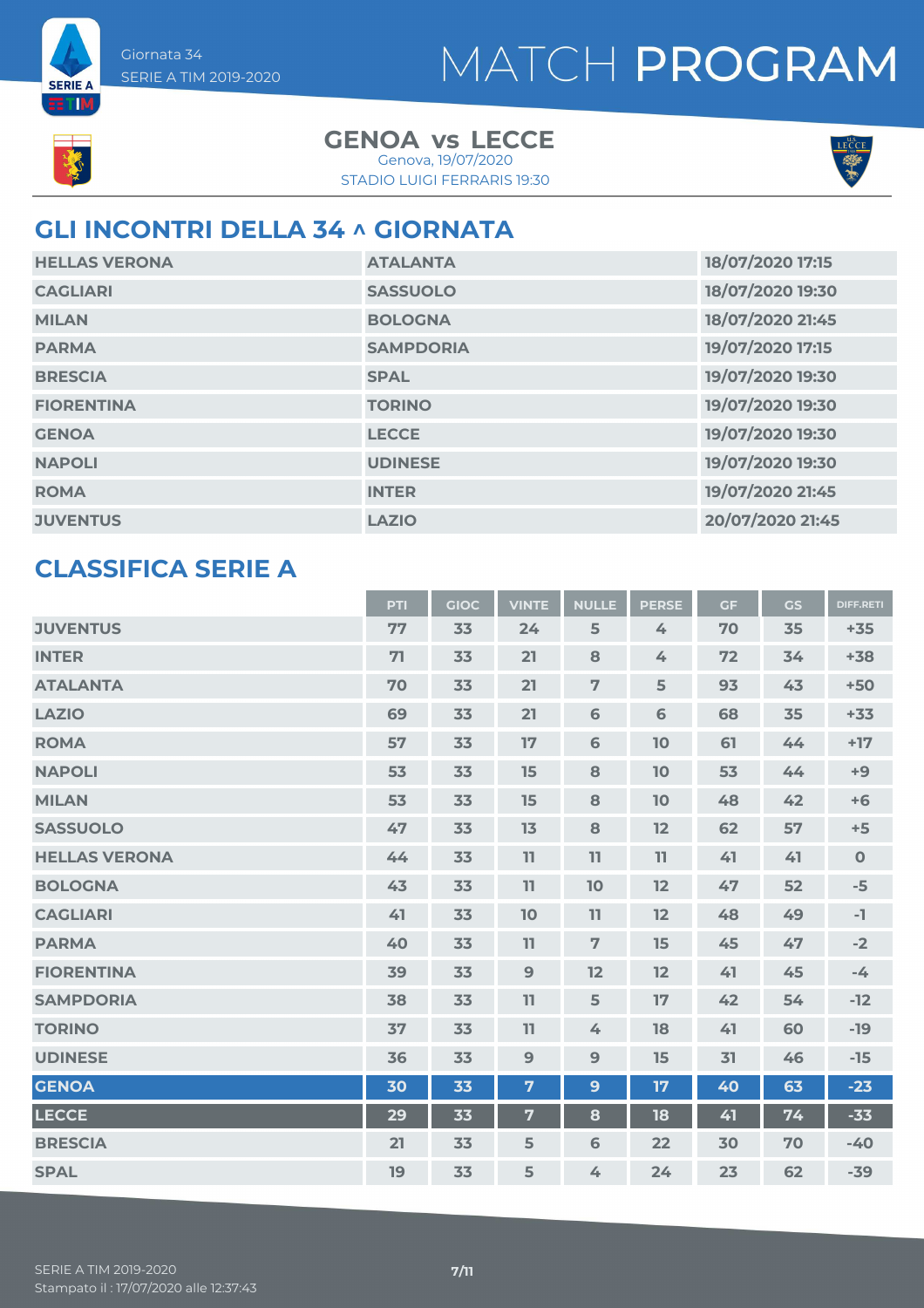

**SERIE A ETM** 

> **GENOA LECCE vs** STADIO LUIGI FERRARIS 19:30 Genova, 19/07/2020



### **CLASSIFICA GIOCATORI**

| <b>RANKING MARCATORI</b> | <b>Gol(Rigore)</b> |
|--------------------------|--------------------|
| 1 C. IMMOBILE            | LAZ 29 (11)        |
| 2 C. RONALDO             | <b>JUV 28 (11)</b> |
| <b>3 R. LUKAKU</b>       | <b>INT</b> 20(5)   |
| 4 L. MURIEL              | ATA 17 (6)         |
| 4 F. CAPUTO              | SAS 17 (1)         |
| 4 JOAO PEDRO             | CAG 17 (4)         |
| <b>7 D. ZAPATA</b>       | ATA 16 (1)         |
| <b>7 A. BELOTTI</b>      | <b>TOR 16 (7)</b>  |
| 9 J. ILICIC              | <b>ATA 15 (0)</b>  |
| 9 E. DZEKO               | <b>ROM 15 (0)</b>  |

### **CLASSIFICA SQUADRE**

| <b>RANKING SQUADRE</b>     | <b>Gol - Media Gol</b> |          |
|----------------------------|------------------------|----------|
| <b>ATALANTA</b>            | 93                     | 2.82     |
| <b>INTER</b>               |                        | 2.18     |
| <b>JUVENTUS</b><br>В       | 70                     | 2.12     |
| <b>LAZIO</b><br>4          | 68                     | 2.06     |
| <b>SASSUOLO</b><br>5       | 62                     | 1.88     |
| <b>ROMA</b><br>6           | 61                     | 7.85     |
| <b>NAPOLI</b><br>7         | 53                     | 1.61     |
| <b>CAGLIARI</b><br>8       | 48                     | 1.45     |
| <b>MILAN</b><br>8          | 48                     | 1.45     |
| <b>BOLOGNA</b><br>10       | 47                     | 1.42     |
| <b>PARMA</b><br>m          | 45                     | 1.36     |
| <b>SAMPDORIA</b>           | 42                     | 1.27     |
| <b>FIORENTINA</b><br>13    | 41                     | 1.24     |
| <b>HELLAS VERONA</b><br>13 | 41                     | 1.24     |
| <b>13 LECCE</b>            | 41                     | 1.2<br>4 |
| <b>TORINO</b><br>13        | 41                     | 1.24     |
| <b>GENOA</b>               | 40                     | 1.21     |
| <b>UDINESE</b><br>18       | 才                      | 0.94     |
| <b>BRESCIA</b><br>19       | 30                     | 0.91     |
| 20 SPAL                    | 23                     | 0.7      |

|                         | <b>RANKING SQUADRE</b> | <u> Tot Tiri - In Porta - Fuori</u> |
|-------------------------|------------------------|-------------------------------------|
|                         | <b>ATALANTA</b>        | 476 287 189                         |
| $\overline{\mathbf{2}}$ | <b>NAPOLI</b>          | 450 245 205                         |
| $\overline{\mathbf{3}}$ | <b>ROMA</b>            | 410 230 180                         |
| 4                       | <b>JUVENTUS</b>        | 404 232 172                         |
| 5                       | <b>INTER</b>           | 403 247 156                         |
| 6                       | <b>LAZIO</b>           | 395 224 171                         |
| 7                       | <b>MILAN</b>           | 373 198 175                         |
| 8                       | <b>BOLOGNA</b>         | 356 189 167                         |
| 9                       | <b>FIORENTINA</b>      | 338 185 153                         |
| 10                      | <b>SASSUOLO</b>        | 332 200 132                         |
| $\overline{\mathbf{1}}$ | <b>SAMPDORIA</b>       | 325 175 150                         |
|                         | <b>CAGLIARI</b>        | 306 157 149                         |
| 13                      | <b>LECCE</b>           | 305 160 145                         |
| 14                      | <b>PARMA</b>           | 304 151 153                         |
| 15                      | <b>UDINESE</b>         | 295 149 146                         |
| 16                      | <b>HELLAS VERONA</b>   | 112<br>282 170                      |
| 17                      | <b>GENOA</b>           | 119<br>280 161                      |
| 17                      | <b>SPAL</b>            | 161<br>280 119                      |
| 19                      | <b>TORINO</b>          | <b>118</b><br>266 148               |
|                         | <b>20 BRESCIA</b>      | 245 137 108                         |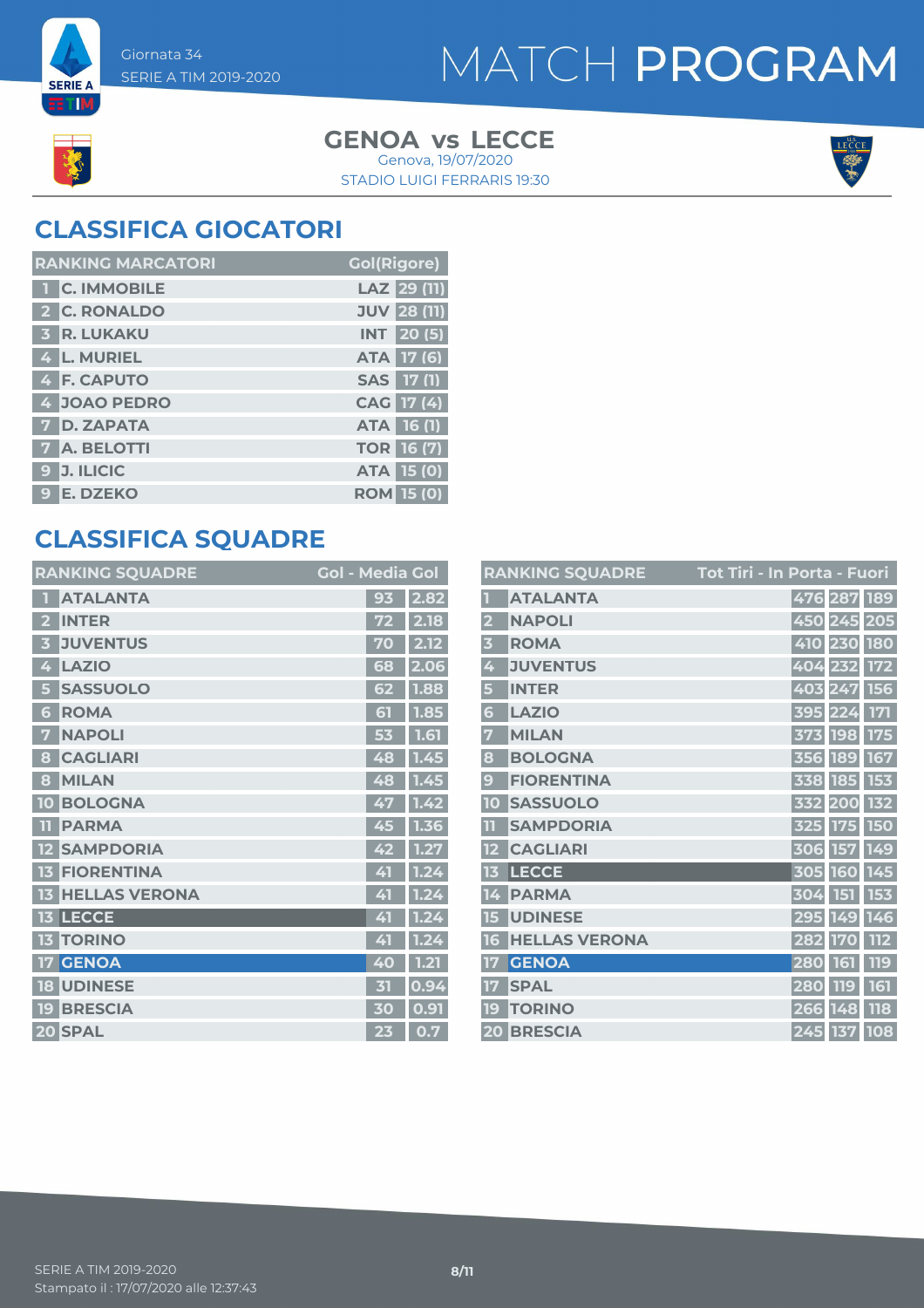

**SERIE A** ETIM,

### **GENOA LECCE vs**





| <b>RANKING SQUADRE</b>    | <b>Assist</b> |
|---------------------------|---------------|
| <b>ATALANTA</b>           | 60            |
| <b>INTER</b>              | 46            |
| <b>JUVENTUS</b><br>3      | 43            |
| <b>SASSUOLO</b><br>4      | 42            |
| <b>LAZIO</b><br>5         | 39            |
| <b>NAPOLI</b><br>6        | 38            |
| <b>ROMA</b><br>7          | 35            |
| <b>PARMA</b><br>8         | 32            |
| <b>CAGLIARI</b><br>9      | 27            |
| <b>10 BOLOGNA</b>         | 26            |
| <b>HELLAS VERONA</b><br>m | 23            |
| <b>LECCE</b><br>m         | 23            |
| <b>MILAN</b><br>m         | 23            |
| <b>UDINESE</b><br>11      | 23            |
| <b>15 FIORENTINA</b>      | 22            |
| 16 GENOA                  | 21            |
| <b>16 TORINO</b>          | 21            |
| <b>18 SAMPDORIA</b>       | 20            |
| <b>19 BRESCIA</b>         | 19            |
| 20 SPAL                   | 13            |

| <b>RANKING SQUADRE</b>             | Passaggi Chiave* |      |
|------------------------------------|------------------|------|
| <b>NAPOLI</b>                      |                  | 4.33 |
| <b>JUVENTUS</b>                    |                  | 4.3  |
| <b>INTER</b>                       |                  | 4.12 |
| <b>LAZIO</b><br>4                  |                  | 4.09 |
| <b>ATALANTA</b>                    |                  | 4.03 |
| <b>ROMA</b><br>6                   |                  | 3.85 |
| <b>MILAN</b><br>7                  |                  | 3.45 |
| <b>FIORENTINA</b><br>8             |                  | 3.33 |
| <b>SASSUOLO</b><br>$\mathbf{C}$    |                  | 3.15 |
| <b>BOLOGNA</b><br>10 <sup>10</sup> |                  | 3.12 |
| <b>TT</b> CAGLIARI                 |                  | 3.03 |
| <b>HELLAS VERONA</b>               |                  | 2.88 |
| <b>SAMPDORIA</b>                   |                  | 2.82 |
| <b>UDINESE</b><br>13 <sup>1</sup>  |                  | 2.82 |
| <b>15 PARMA</b>                    |                  | 2.55 |
| <b>16 TORINO</b>                   |                  | 2.52 |
| <b>17 GENOA</b>                    |                  | 2.48 |
| 18 LECCE                           |                  | 2.39 |
| <b>19 BRESCIA</b>                  |                  | 2.24 |
| 20 SPAL                            |                  | 1.91 |
| * Valori medi per partita.         |                  |      |

|                | <b>RANKING SQUADRE</b>                  | Passaggi riusciti - % * |        |           |
|----------------|-----------------------------------------|-------------------------|--------|-----------|
|                | <b>NAPOLI</b>                           |                         | 536.61 | 87        |
| 2              | <b>JUVENTUS</b>                         |                         | 511.39 | 87        |
| 3              | <b>ATALANTA</b>                         |                         | 473.18 | 84        |
| 4              | <b>SASSUOLO</b>                         |                         | 470.03 | 86        |
| 5              | <b>INTER</b>                            |                         | 445.58 | 84        |
| 6              | <b>MILAN</b>                            |                         | 440.85 | 84        |
| 7              | <b>ROMA</b>                             |                         | 411.39 | 84        |
| 8              | <b>LAZIO</b>                            |                         | 408.55 | 84        |
| 9              | <b>BOLOGNA</b>                          |                         | 372.73 | 80        |
|                | <b>10 GENOA</b>                         |                         | 371.91 | 81        |
| ш.             | <b>FIORENTINA</b>                       |                         | 350.39 | 81        |
|                | <b>12 CAGLIARI</b>                      |                         | 348.24 | 80        |
|                | <b>13 UDINESE</b>                       |                         | 348.12 | 81        |
|                | <b>14 HELLAS VERONA</b>                 |                         | 337.24 | 77        |
|                | <b>15 SPAL</b>                          |                         | 335.64 | 80        |
|                | <b>16 LECCE</b>                         |                         | 331.27 | 80        |
|                | <b>17 TORINO</b>                        |                         | 315.91 | 78        |
|                | <b>18 PARMA</b>                         |                         | 301.3  | 79        |
|                | <b>19 SAMPDORIA</b>                     |                         | 298.3  | 76        |
|                | <b>20 BRESCIA</b>                       |                         | 265.36 | 75        |
|                | * Valori medi per partita.              |                         |        |           |
|                | <b>RANKING SQUADRE</b>                  |                         |        | Recuperi* |
| П              | <b>HELLAS VERONA</b>                    |                         |        | 85.88     |
|                | 2 PARMA                                 |                         |        | 81.79     |
| 3 <sup>7</sup> | <b>TORINO</b>                           |                         |        | 79.79     |
|                | 4 UDINESE                               |                         |        | 78.55     |
| 5 <sup>1</sup> | <b>SAMPDORIA</b>                        |                         |        | 76.09     |
|                | <b>6 ATALANTA</b>                       |                         |        | 75.39     |
|                | <b>7 GENOA</b>                          |                         |        | 75.3      |
|                | 8 BRESCIA                               |                         |        | 74.7      |
|                |                                         |                         |        | 73.94     |
|                | <b>9 FIORENTINA</b>                     |                         |        |           |
|                | <b>10 BOLOGNA</b>                       |                         |        | 72.27     |
|                | <b>11 SPAL</b>                          |                         |        | 72.21     |
|                | <b>12 INTER</b>                         |                         |        | 71.82     |
|                | <b>13 CAGLIARI</b>                      |                         |        | 71.42     |
|                | 14 ROMA                                 |                         |        | 71.21     |
|                | <b>15 LAZIO</b>                         |                         |        | 68.12     |
|                | <b>16 MILAN</b>                         |                         |        | 67.18     |
|                | <b>17 JUVENTUS</b>                      |                         |        | 66.67     |
|                | <b>18 LECCE</b>                         |                         |        | 63.27     |
|                | <b>19 SASSUOLO</b>                      |                         |        | 59.36     |
|                | 20 NAPOLI<br>* Valori medi per partita. |                         |        | 58.94     |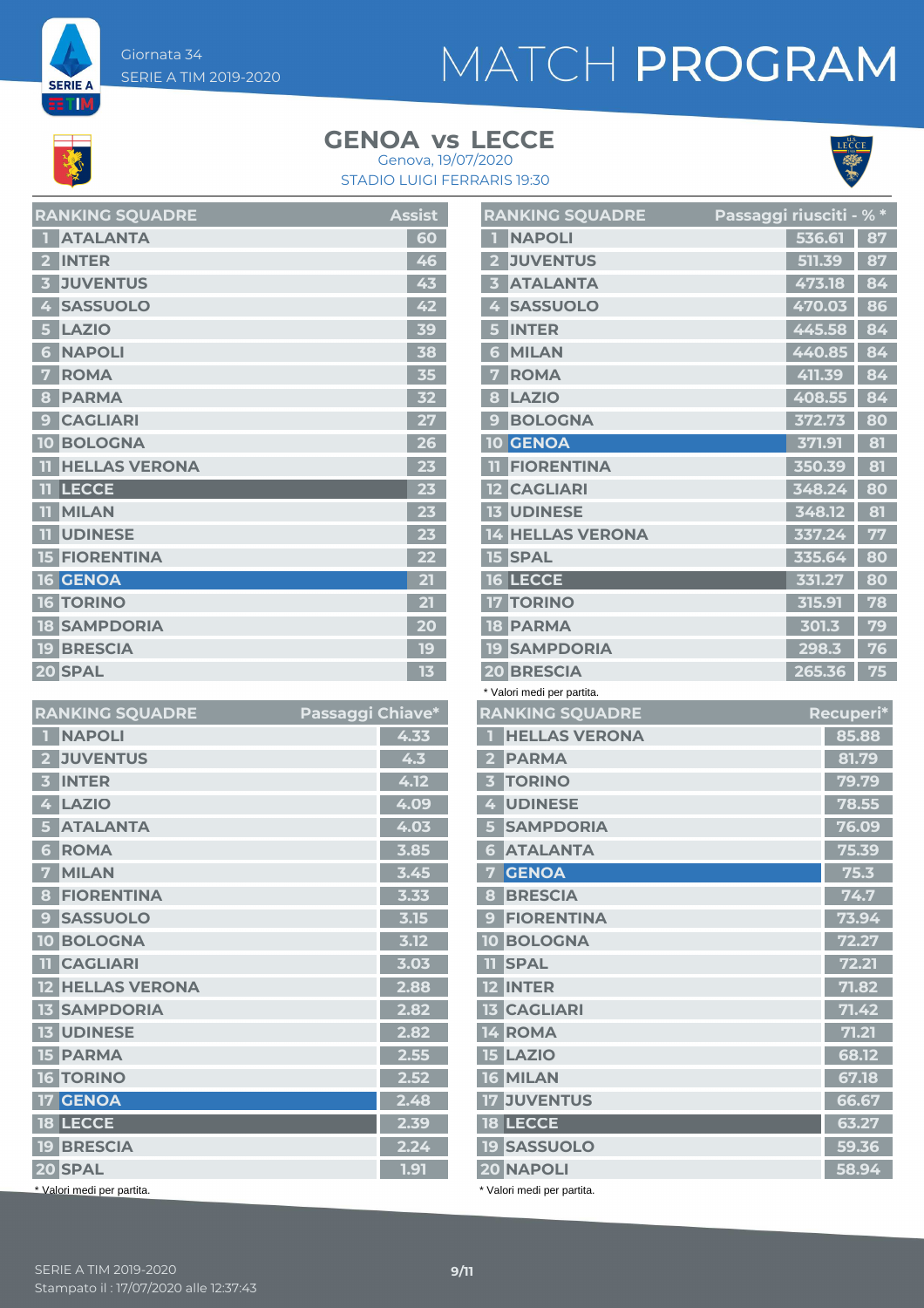Giornata 34 SERIE A TIM 2019-2020

# MATCH PROGRAM

# **K**

**SERIE A ETM** 

### **GENOA LECCE vs**



STADIO LUIGI FERRARIS 19:30 Genova, 19/07/2020

| <b>RANKING SQUADRE</b>  | <b>Tot. Parate - Media</b> | <b>RANKING SQUADRE</b>           | <b>Media Km</b> |
|-------------------------|----------------------------|----------------------------------|-----------------|
| 1 LECCE                 | 154 4.67                   | <b>TINTER</b>                    | 111.88          |
| 2 SPAL                  | 147 4.45                   | 2 HELLAS VERONA                  | 109.791         |
| <b>3 BRESCIA</b>        | 147 4.45                   | LAZIO<br>$\overline{\mathbf{3}}$ | 109.332         |
| 4 PARMA                 | 146 4.42                   | 4 ROMA                           | 109.055         |
| <b>5 TORINO</b>         | $143$ 4.33                 | 5 JUVENTUS                       | 109.024         |
| <b>6 GENOA</b>          | 134 4.06                   | 6 PARMA                          | 108.889         |
| 7 UDINESE               | 133 4.03                   | 7 LECCE                          | 108.757         |
| 8 CAGLIARI              | 129 3.91                   | 8 BOLOGNA                        | 108.61          |
| <b>9 SASSUOLO</b>       | 124 3.76                   | 9 NAPOLI                         | 108.537         |
| <b>10 HELLAS VERONA</b> | 117 3.55                   | 10 ATALANTA                      | 108.381         |
| <b>TI FIORENTINA</b>    | $114$ 3.45                 | <b>11 SAMPDORIA</b>              | 108.203         |
| <b>12 JUVENTUS</b>      | $114$ 3.45                 | <b>12 FIORENTINA</b>             | 107.669         |
| <b>13 LAZIO</b>         | $113$ 3.42                 | <b>13 SPAL</b>                   | 107.662         |
| 14 BOLOGNA              | $111$ 3.36                 | 14 MILAN                         | 107.625         |
| <b>15 ROMA</b>          | $111$ 3.36                 | <b>15 SASSUOLO</b>               | 107.532         |
| <b>16 SAMPDORIA</b>     | 108 3.27                   | 16 UDINESE                       | 107.416         |
| 17 MILAN                | 107 3.24                   | <b>17 BRESCIA</b>                | 107.236         |
| <b>18 NAPOLI</b>        | $93$ 2.82                  | <b>18 GENOA</b>                  | 106.586         |
| <b>19 ATALANTA</b>      | 87 2.64                    | <b>19 CAGLIARI</b>               | 105.645         |
| 20 INTER                | 78 2.36                    | <b>20 TORINO</b>                 | 104.196         |